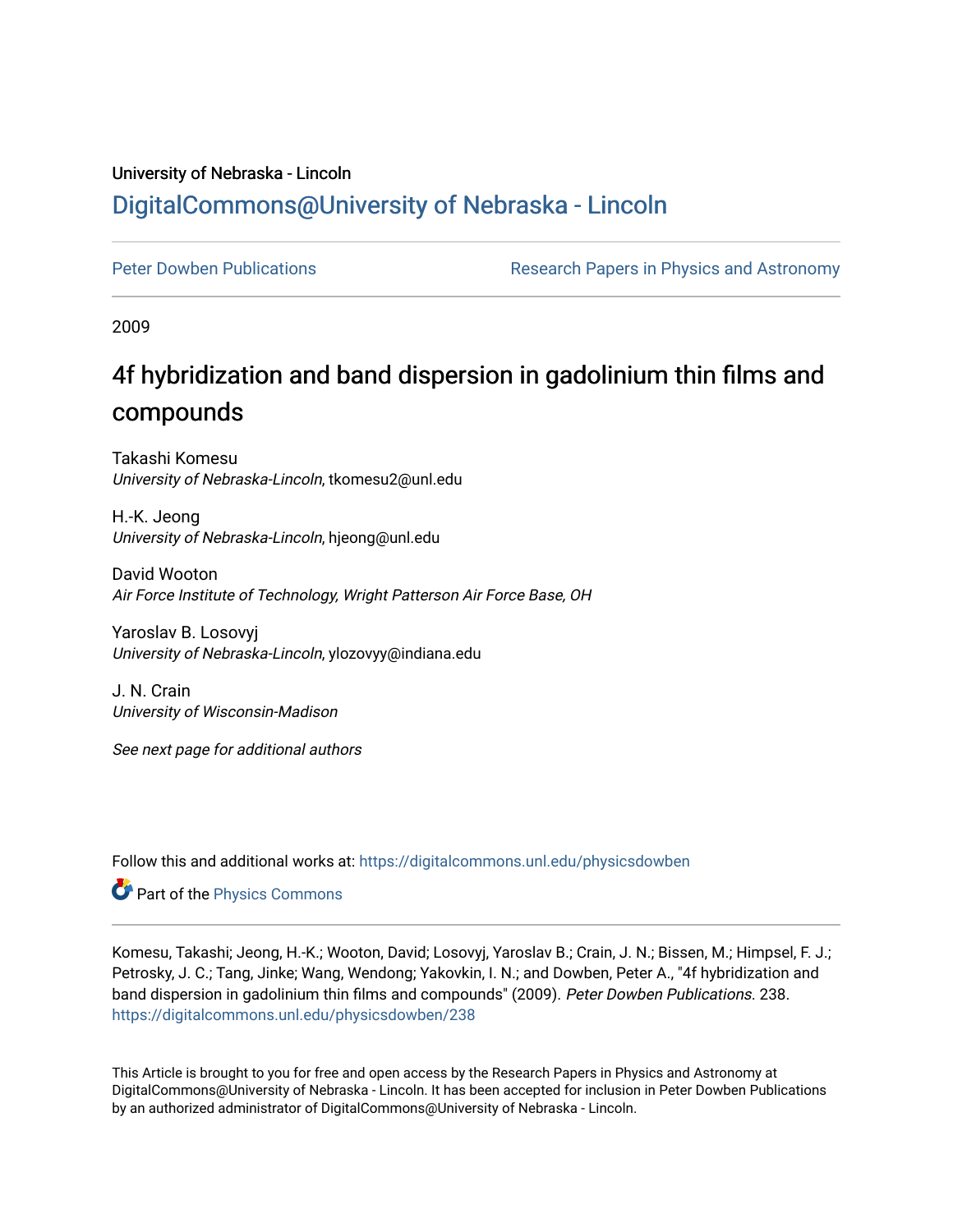### Authors

Takashi Komesu, H.-K. Jeong, David Wooton, Yaroslav B. Losovyj, J. N. Crain, M. Bissen, F. J. Himpsel, J. C. Petrosky, Jinke Tang, Wendong Wang, I. N. Yakovkin, and Peter A. Dowben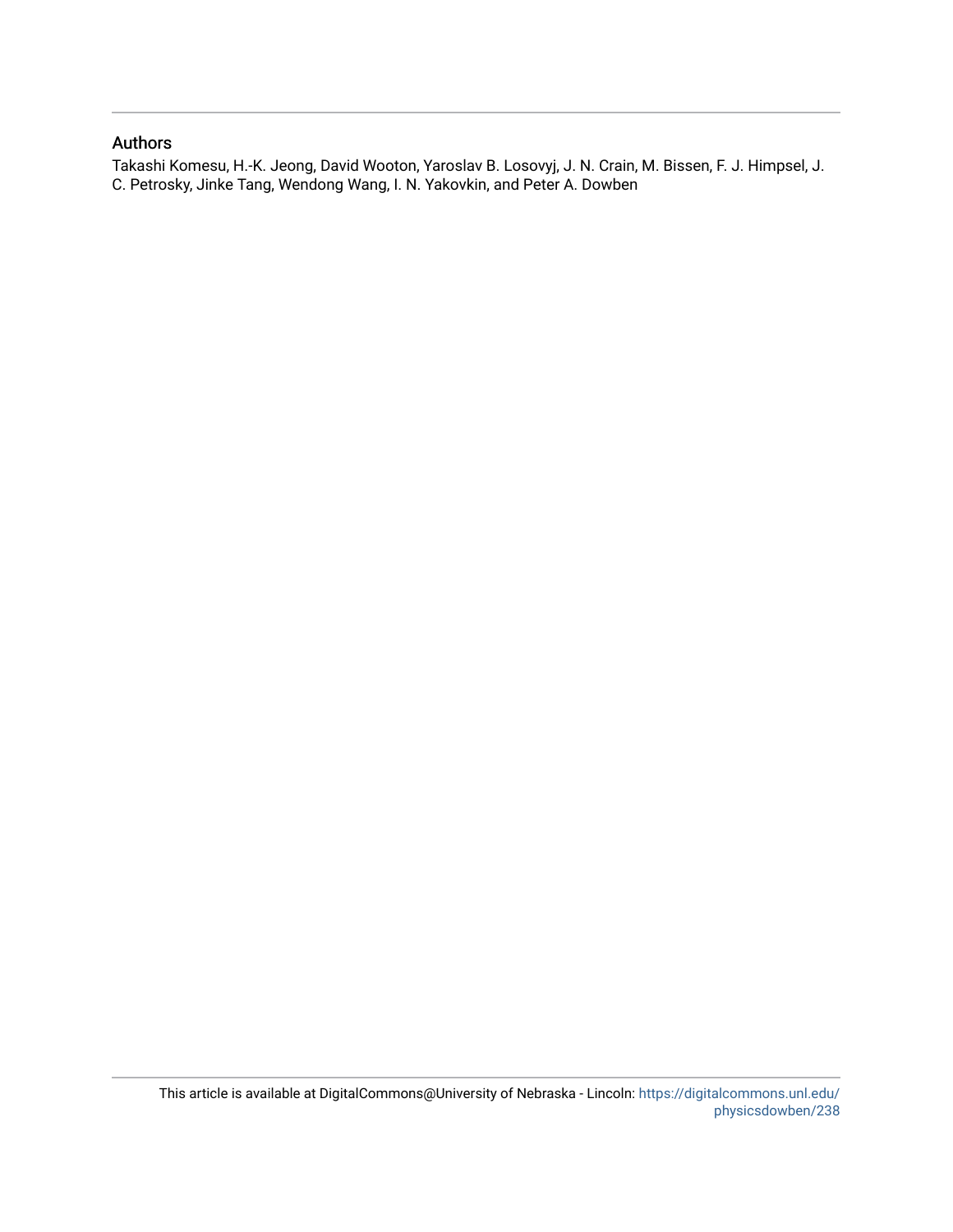

## 4f hybridization and band dispersion in gadolinium thin films and compounds

#### Takashi Komesu<sup>1,a</sup>, H. K. Jeong<sup>1,b</sup>, David Wooton<sup>2</sup>, Ya. B. Losovyj<sup>1,3</sup>, J. N. Crain<sup>4</sup>, M. Bissen<sup>5</sup>, F. J. Himpsel<sup>4</sup>, **J. Petrosky<sup>2</sup>, Jinke Tang<sup>6</sup>, Wendong Wang<sup>6</sup>, I. N. Yakovkin<sup>7</sup>, and P. A. Dowben<sup>1,\*</sup>**

<sup>1</sup> Department of Physics and Astronomy and the Nebraska Center for Materials and Nanoscience, University of Nebraska-Lincoln, P.O. Box 880111, Lincoln, NE 68588-0111, USA

<sup>2</sup> Air Force Institute of Technology, 2950 Hobson Way, Wright Patterson Air Force Base, OH 45433-7765, USA

<sup>3</sup> Center for Advanced Microstructures and Devices, Louisiana State University, 6980 Jefferson Highway, Baton Rouge, LA 70806, USA

- <sup>4</sup> Department of Physics, B317 Sterling Hall, University of Wisconsin-Madison, 1150 University Ave., Madison, WI 53706-1390, USA
- <sup>5</sup> Synchrotron Radiation Center, 3731 Schneider Drive, Stoughton, WI 53589-3097, USA
- <sup>6</sup> Department of Physics and Astronomy, University of Wyoming, Laramie, WY 82071, USA
- <sup>7</sup> National Academy of Science of Ukraine, Institute of Physics, Prospect Nauki 46, 03028, Kiev, Ukraine
- <sup>a</sup> Current address: SPring 8, RIKEN Harima Institute, Quantum Order Research Group, 1-1-1 Kouto, Sayo-cho, Sayo-gun, Hyogo 679-5148, Japan
- **b Current address: Sungkyunkwan University, Department of Physics, Center for Nanotubes and Nanostructured Composites,** Suwon 440-746, Korea (ROK)

Received 18 August 2008, revised 18 December 2008, accepted 19 December 2008 Published online 3 April 2009

PACS 71.10.–w, 71.20.Eh, 71.45.Gm, 79.60.–i

<sup>∗</sup> Corresponding author: e-mail pdowben@unl.edu, Phone: 1-402-472-9838, Fax: 1-402-472-2879

There is interplay between intra-atomic orbital hybridization and extra-atomic hybridization in various gadolinium systems, which affects magnetic coupling and electron itinerancy (localization). The results do not always follow expectation. The experimental band structure of thin Gd(0001) films, grown on the Mo(112) surface, along the  $\overline{\Gamma}$  –  $\overline{M}$  does not agree with expectations even qualitatively. In particular, the dispersion of the gadolinium band, with strong 5d weight near 2 eV binding energy provides considerable evidence to support the case for 4f-5d hybridization, with increasing 5d localization. On the other hand, there is also evidence of extra-atomic Gd 4f hybridization leading band dispersion in the occupied 4f levels in  $Gd_2O_3$ .

© 2009 WILEY-VCH Verlag GmbH & Co. KGaA, Weinheim

In local moment 4f systems, two issues that have a strong influence on our understanding of exchange coupling are the extent of 4f localization or itinerancy AND the extent of 4f–5d hybridization. While a number of experimental studies have been undertaken to investigate the spin-polarized band structure of strained Gd(0001) [1–4], interpretation of experimental data is complicated by the possibility of 4f–5d hybridization. Singh [5] has suggested that there is hybridization with the upper part of the gadolinium 4f manifold (spin minority 4f) with the unoccupied 5d/6s bands, and this is very consistent with the experimental band structure [4]. Here we address the issue of 4f–5d hybridization with respect to the spin majority  $4f<sup>7</sup>$ gadolinium (lower part) manifold.

Without a treatment of the 4f electrons that includes hybridization, correlation energies, and band structure, the calculations (despite the diversity of approaches) have exhibited only limited agreement with photoemission experiments [4]. In the case of strained Gd(0001), comparisons of the occupied band structure with theory are dramatically worse than for strain relieved Gd(0001) grown on W(110)  $[4, 6, 7]$ .

It has been established that the local spin density approximation (LSDA) fails to describe correctly electronic structure of strongly correlated systems such as the 4f metals [5, 8, 9]. The inability of LSDA to correctly describe 4f metals appears to occur mainly because of the incorrect position of spin up f↑ and spin down f↓ bands if the 4f elec-



© 2009 WILEY-VCH Verlag GmbH & Co. KGaA, Weinheim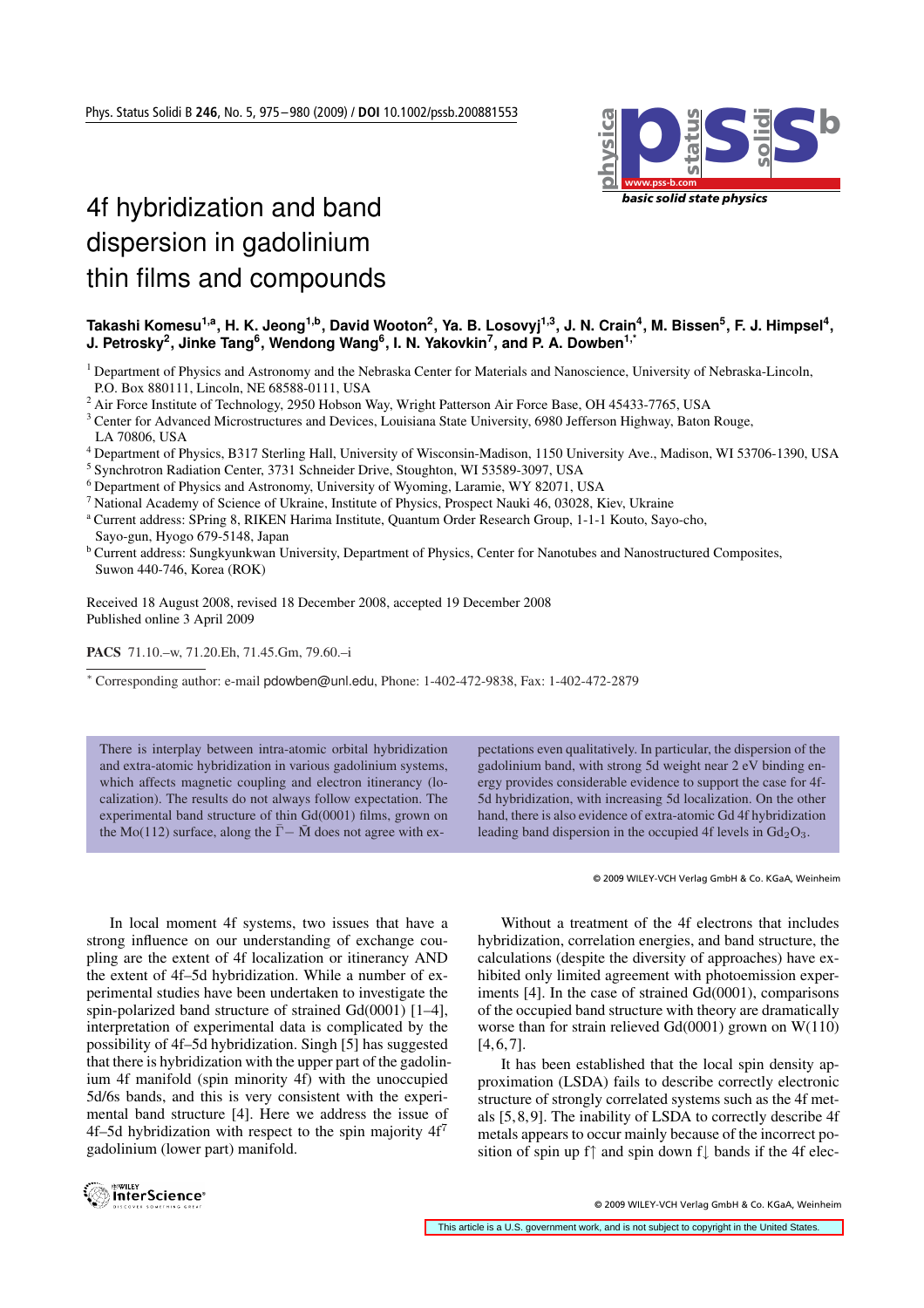

<sup>976</sup> T. Komesu et al.: 4f hybridization and band dispersion in Gd thin films and compounds **physica pss status solidi**

trons are treated as bands and not as core states [10–12]. Harmon and Freeman [13] calculated the band structure for Gd by APW method using the exchange-correlation  $X_{\alpha}$  potential with two values i.e.  $\alpha = 1$  ("total Slater's exchange") and  $\alpha = 2/3$  ("Kohn-Sham potential"). The occupied 4f↑ states were treated as core states and given a rigid value of magnetic moment  $\mu = 7\mu_B$  associated with spin-up  $4f^7$  electrons. In order to get the experimental value of 7.55  $\mu$ <sub>B</sub> for Gd, the rest magnetic moment, some 0.55  $\mu_{\rm B}$ , was provided by properly choosing the configuration of the 5d6s valence electrons. The results for  $\alpha = 1$  were in reasonable agreement with experiment, though the obtained width of the valence band (from the bottom at  $\Gamma$  to  $E_F$ ) of 3.1 eV seems too small compared to the values derived from photoemission of about 4 eV.

Harmon et al. [9] and Singh [5] suggested that correct total energies for Gd could not be obtained if 4f electrons were treated as core states. The increasingly compelling evidence that gadolinium was a local moment system, with correlated electrons [7], provoked the development of an improved version of LSDA by including the Hubbard U, taken from the mean-field approach [8]. The LSDA + U method has proved fruitful in recent calculations of the bulk and surface electronic structure of relatively unstrained Gd [14–16]. Due to a better accounting of the intra-atomic correlations, the 4f minority band rises away from Fermi level while the 4f majority band increases in binding energy to the correct position [14] (approximately  $-8.5$  eV with respect to  $E_F$  [7]). Wu et al. [17], using von Barth and Hedin's exchange-correlation potential, calculated the Gd(0001) band structure by the FLAPW method. The majority 4f<sup>7</sup> electrons were treated as core states. Despite using an occupied s-d band width (almost 6 eV) that is too large, the results are in qualitative agreement with angle-resolved photoemission [18–20] and inverse photoemission [21–23] data, again of the relatively unstrained Gd(0001). In particular, the calculations reveal the existence of the spin majority (in vicinity of  $\Gamma$ ) surface band of  $d_{3z^2-r^2}$  symmetry 0.3 eV below E<sub>F</sub> [4,17,19] as well as spin minority surface resonance bands above  $E_F$  which are observed in the spin-polarized photoemission [2, 24] and spin-polarized inverse photoemission [22, 23] spectra respectively. The issue of correct description of 4f states was also addressed by Eriksson et al. [12] where it was suggested that the "first-principle" (pure) LSDA approach could be resuscitated, provided that the 4f states are treated as core states.

Following Bylander and Kleinman [10], Yakovkin et al. [4] adopted the parameter description for correlation energy, while the core electrons are treated within the same approximation for exchange-correlation potential.

With expansive strain, increased localization will increase the 5d band localization and might well result in greater *intra-atomic* overlap between 4f and 5d levels [6]. This, in-turn, should also affect the bottom of the 5d/6s bulk bands as indicated by angle resolved photoemission

band mapping, reported elsewhere [4, 6]. Reasonable agreement between experiment and theory was realized excepting the highest binding energy 5d/6s Gd bulk band - the occupied bulk band most likely to provide indications of occupied 4f-5d hybridization. If this is indeed the case, then it is questionable whether the Gd 4f levels can be treated as pure core states. If the 4f levels cannot be treated as shallow core level states, then a proper treatment of the 4f levels needs to be revisited.

**The possible effect of strain on Gd 5d localization:** The expansive 4% in-plane strained Gd(0001) on Mo(112) results in a quite different electronic structure and altered magnetic properties compared to the strain relieved Gd(0001) grown on  $W(110)$  [25], as has been noted elsewhere [2, 4, 6, 26]. Based on studies of rare earth alloys, Andrianov [27–29] suggested that the Fermi surface is sensitive to both composition and lattice deformation. Gd(0001) grown on Mo(112) exhibit expansive strain and an increased in-plane lattice constant, expanded by 4% for a film thickness of 30 to 150 Å [6]. Several interesting characteristics of such strained Gd films have already been noted: large magneto-elastic interactions [30, 31], enhance Curie temperatures [1], a different electronic band structure compared to that of bulk "unstrained" Gd [2–6], and others as described below. Such experimental observations have also been noted for other rare earths as well [34–36].

In comparing the calculated electronic band structures of bulk "unstrained" Gd and the strained Gd film, two significant differences emerge in both the calculations of Yakovkin [4] and Freeman [37] as compared with experiment. As schematically shown in Fig. 1, the largest binding energy 5d/6s bulk band exhibits less dispersion with increasing expansive strain. The Gd slab calculations result in narrower occupied band (smaller dispersion) with increasing lattice constant, yet the direction of the dispersion remains the same. In addition, regardless of strain, the band is  $\Delta_1$  or  $\alpha_1$  symmetry (5d<sub>z2−r</sub>2, 6s character), even with extensive expansive strain.



**Figure 1** This is a schematic band structure showing the dispersions of the highest binding energy 5d bulk bands. Solid line represents the unstrained Gd (0001) and dashed line is for the expansively strained Gd.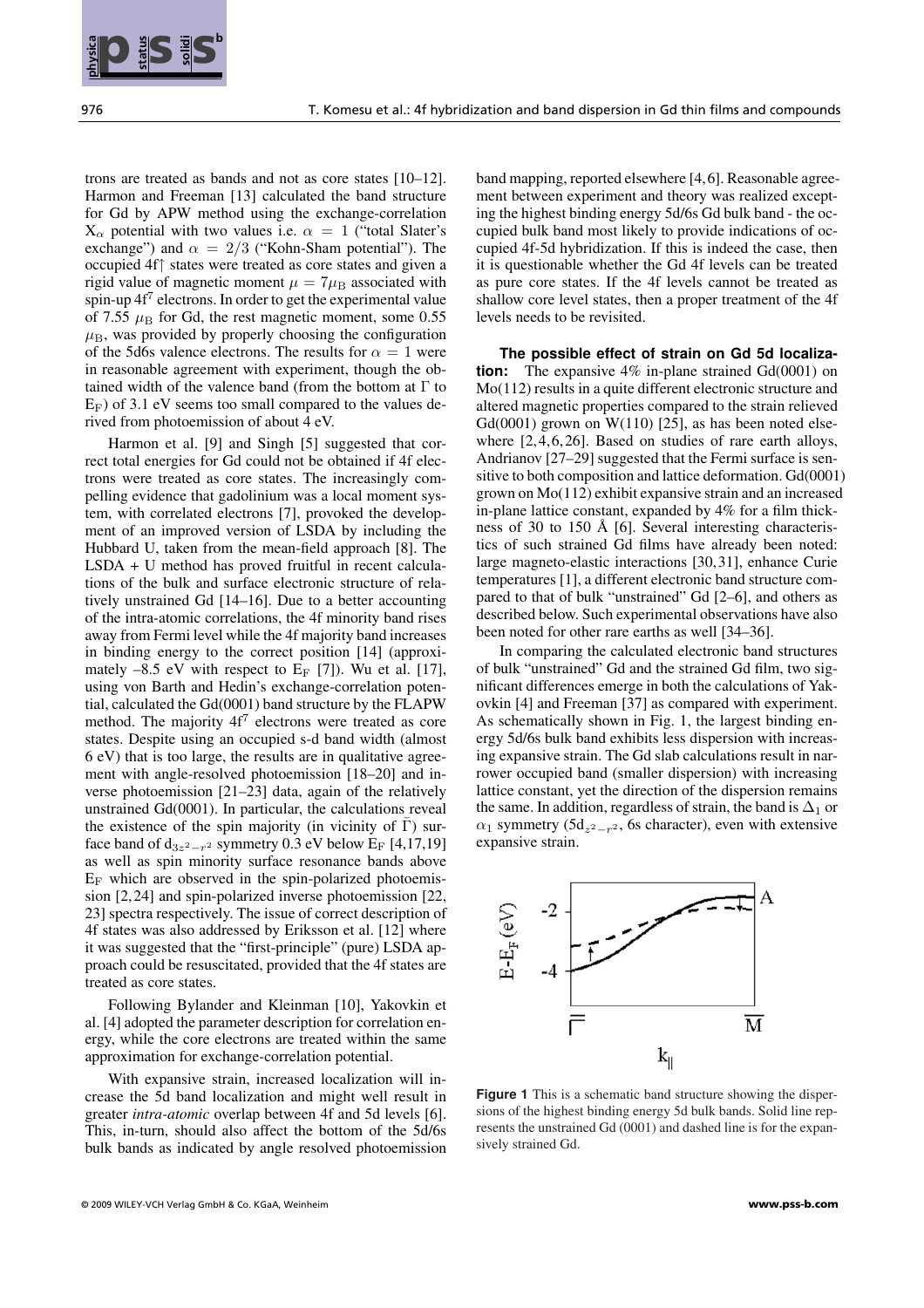These expectations from theory are not reproduced in experiment [6]. These bulk bands are experimentally observed to change symmetry from  $\Delta_1$ ,  $\Delta_2$  (5d<sub>z<sup>2</sup>-r<sup>2</sup></sub>, 6s) for unstrained Gd(0001) on W(110) to  $\Delta_5$ ,  $\Delta_6$  at  $\overline{\Gamma}$  with the 4% expansive strain [6]. The second difference between experiment and theory is the band dispersion of the highest binding energy bulk bands, discussed herein.

We have mapped out band structure of thin Gd films grown on the Mo (112) surface along the  $\bar{\Gamma} - \bar{M}$  highsymmetry direction of the surface Brillouin zone. The experiments were carried out in an UHV chamber equipped with a Scienta 200 electron analyzer, at the Synchrotron Radiation Center in Stoughton, Wisconsin, with considerable wave vector and energy resolution in angle-resolved photoemission. The clean Mo (112) surface was obtained after the standard surface preparation treatment [6], which included heating in oxygen atmosphere with subsequent serial flashing to the temperatures above 2100 K. The Gd (0001) films were grown at room temperature at the base pressure of  $1 \times 10^{-10}$  Torr and subsequently annealed. The crystal of quality of the Gd (0001) films was determined by LEED, which was also used to determine the extent of the expansive strain, along with the critical points in the experimental band mapping. Spectra from the photoemission are also used to confirm crystal quality since contaminated spectra are definitely different [6,7]. The in-plane lattice constant is expanded by 4% compared to that of the bulk Gd ( $a = 3.6$  Å).

Angle-resolved spectra were taken at around 200 K and the spin-integrated wave vector spectral density is plotted in Fig. 2. The spin integrated data can be easily compared with the spin polarized band mapping [2–4]. The slight displacement in the wave vector dependent binding energies between spin-polarized data and the spin integrated data are due to changes in  $k_+$  (the spin integrated spectral density data were taken at 32 eV while the spin resolved band mapping was acquired at 35 eV) affecting principally the bulk bands. In spite of the difference in photon energy between the two sets of data, the spin majority (blue) and spin minority (red) bands agree relatively well with the wave vector dependent spectral density from present angleresolved and spin-integrated spectra.

While the bands around the Fermi energy are described very well elsewhere [2–4], a repetition of this is beyond the scope of the present paper. The bulk 5d6s bands (labeled A and B in Fig. 2) do not show the expected positive slope in the dispersion compared to unstrained Gd due to the strain and the second bulk band B, nicely resolved away from  $\Gamma$ , is not expected from theory at all. This band is a result of strain but the origin of this is more difficult to explain.

Theory, in which the 4f states are treated as core states or a perturbation to the valence band structure could be deficient. The bulk bands we label the 'A' and 'B' bands may arise from combination of 4f and 5d wave functions. We would expect more weight of 5d states near  $\bar{\Gamma}$  and more 4f states near  $\overline{M}$ . This profound disagreement between the-



**Figure 2** Spin-integrated Scienta data at 32 eV, with an overlay of the band dispersion inferred from spin resolved photoemission taken at a photon energy of 35 eV, and select wave vectors. The latter data is adapted from reference [2,3]. In the spin resolved data overlay, red triangles are spin minority and blue is spin majority. Higher photoemission intensities are shown dark.

ory and experiments we take to be an indication of 4f–5d mixing.

While considerable agreement with experiment was obtained [4], there are two significant differences between theory and the experimental band mappings both in regard to the strained Gd films the 5d, 6s occupied bulk spin majority and minority subbands found at approximately 1.8 eV binding energy (at 35 eV photon energy) to 2.0 eV binding (at 32 eV photon energy) at  $\overline{\Gamma}$ . Light polarization photoemission experiments indicate that these bulk bands change symmetry from  $\Delta_1, \Delta_2$  (5d<sub>z<sup>2</sup>-r<sup>2</sup></sub> 6s) for unstrained Gd(0001) on W(110) to  $\Delta_5$ ,  $\Delta_6$  at  $\overline{\Gamma}$  with the 4% expansive strain for  $Gd(0001)$  grown on  $Mo(112)[6]$ . No matter how extensive the strain, expansive strain does not result in a change in symmetry of these bands from  $\Delta_1, \Delta_2$  (5d<sub>z<sup>2</sup>-r<sup>2</sup></sub>) 6s).

Since strained Gd film has a greater lattice constant, owing to the slight expansive strain (4%) compared to Gd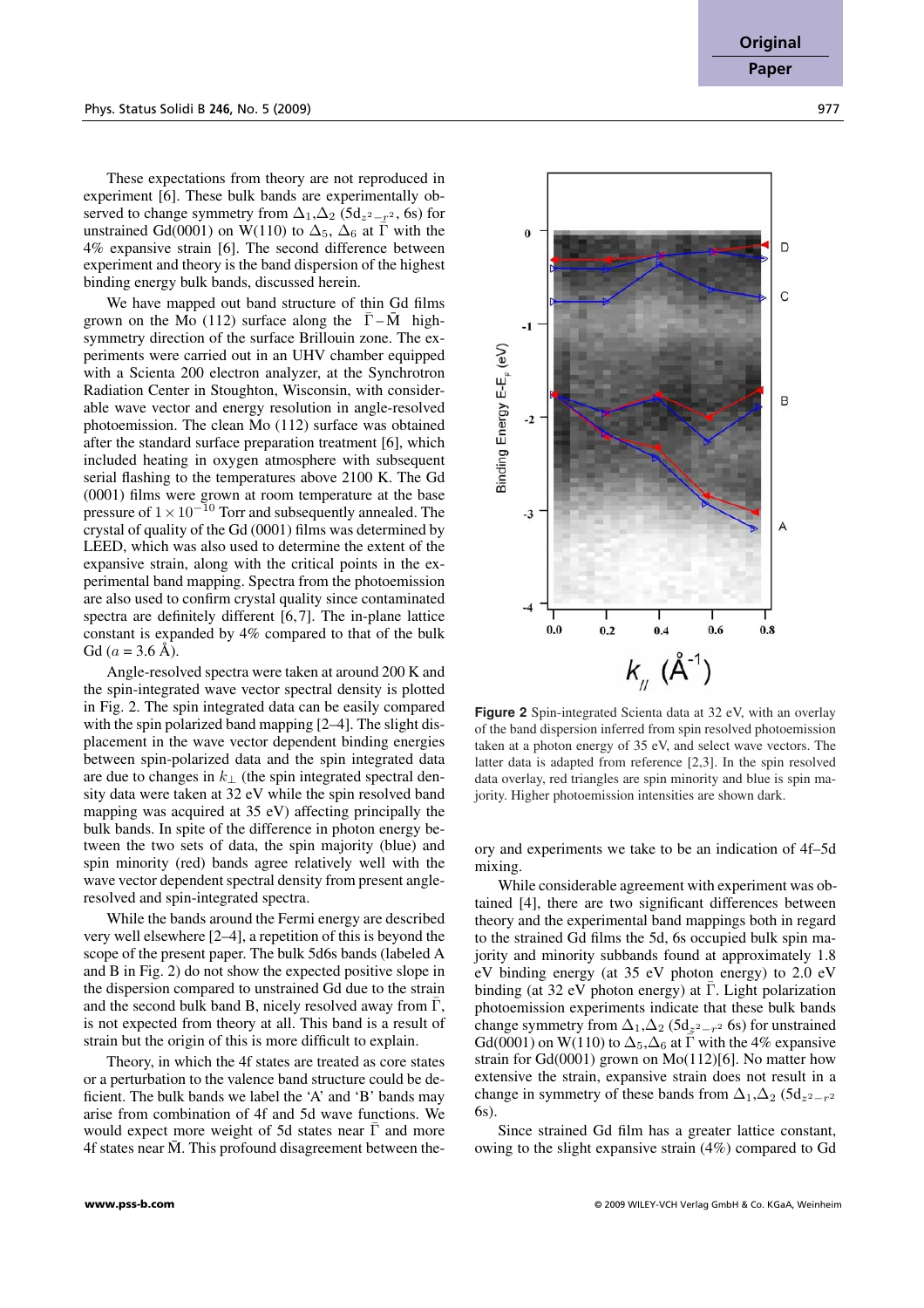



**Figure 3** The photoemission spectrum of the valence band for  $Gd_2O_3(-402)$ . The various components contributing to the valence band structure are indicated. The photon energy is 100 eV and the light incidence angle is 45°. All photoelectrons were collected along the surface normal at  $T = 240^{\circ}$ C. Binding energies are in  $E_F - E$ .

bulk, adjacent Gd atomic wave functions decrease in the extent of overlap. This, in turn, could increase the localization of the Gd 5d band and thus increase the 5d–4f wave function overlap and the potential for intra-atomic hybridization. 5d band overlap may be a key to 4f/5d hybridization. In the more localized rare earth compounds, Olson et al. [32] found evidence for 4f delocalization in  $CeSb<sub>2</sub>$ , in the form of dispersing Bloch states. Of course f delocalization can also occur, but is more expected for the 5f levels. Joyce et al. [33] also found clear evidence of similar dispersion in the uranium 5f levels. In some sense, the result here are similar to the apparent effects of 4f–5d hybridization suggested by the result seen for ErAs(100), where strong 4f intra-atomic hybridization was implicated, and a direct confirmation of an occupied 4f band structure inferred from the data but could not be established [38, 39].

Gd 4f band structure: In the  $Gd^{3+}$  and mixed valence systems, Gd 4f hybridization with nearest neighbor atoms is expected [40, 41] and observed. To actually demonstrate this, we have mapped out the bulk band structure of the Gd 4f weighted bands in a system where the Gd 5d/6s bands are heavily suppressed:  $Gd_2O_3$ . This experimental band mapping was done along the normal to  $(-402)$ , using angle-resolved photoemission. Here, experiments were performed using the 3m toroidal grating monochromator (3 m TGM) beam line [42] in a UHV chamber previously described [38, 39, 42]. The Fermi level  $(E_F)$  was established from a gold film in electrical contact with the sample and measurements were carried out at ambient temperatures.

When  $Gd_2O_3$  is grown on Si(100) using a pure  $Gd_2O_3$ target by pulsed laser deposition, the substrate has a strong influence on the texture and crystal structure of the  $Gd_2O_3$ film [43]. Such films are highly textured monoclinic  $Gd_2O_3$ , not the more expected cubic structure [44–46]. The textured structure is such that the (–402) planes mostly lie along the surface of the film [43]. The lattice spacing along the  $\langle -402 \rangle$  direction is about 0.2965 nm so the repeat along the surface normal is eight times the  $(-402)$  layer spacing or about 2.372 nm. So while the  $Gd<sub>2</sub>O<sub>3</sub>$  unit cell is large with inequivalent Gd (three) and oxygen atoms (in a number of inequivalent sites), it is a system in which some 4f band dispersion might be observed, in spite of some 84 gadolinium bands per unit cell.

The valence band density of states, as determined by photoemission for  $Gd_2O_3$ , are very similar to that observed for 3% Gd-doped hafnium oxide films [41, 42, 47] and reported elsewhere for  $Gd_2O_3$  [48,49], as indicated in Fig. 3. The major difference is that for  $Gd_2O_3$ , we require 4 components at a minimum to fit the valence band spectra, as also indicated in Fig. 3, as opposed to three components needed for Gd doped  $HfO<sub>2</sub>$ , in the monoclinic phase [41, 42,47]. Confirmation that the Gd 4f states contribute to the photoemission components at about 8.7 to 9.5 eV and the 'shoulder' at 10 to 11 eV binding energies is found in resonant photoemission (i.e., constant initial state spectroscopy) measurements of Gd doped  $HfO<sub>2</sub>$  [42,47]. The photoelectron intensities from Gd doped  $HfO<sub>2</sub>$ , determined from the feature at about 9.5 eV binding energy (from the Fermi level) is strongly enhanced at about 152 eV, or at the  $4d^{10}4f^7 \rightarrow 4d^{9}4f^8 \rightarrow 4d^{10}4f^6 + e^-$  super Coster–Kronig transition  $[40, 41, 41, 50, 51]$ , leading to a classic Fano resonance.

Since the two components, identified as heavily Gd 4f in weight, are separated by slightly more than 2 eV, we must conclude that the higher binding energy component is, in fact, a consequence of the surface to bulk shift, and is the surface component. The Gd occupied 4f surface-tobulk shift is only about 0.4 eV for Gd metal, but is expected to be much larger with oxidation [49, 52], with the surface component at the greater binding energy. It is the larger intensity component, at 8.7 to 9.5 eV binding energy, associated with the bulk Gd 4f weighted bands of  $Gd_2O_3$ , that are of interest in establishing the Gd 4f band structure.

Because of the high degree of order and the strong texture growth along  $\langle -402 \rangle$ , we have been able to plot out the bulk band structure along  $\langle -402 \rangle$ . Because the photoelectrons are collected along the surface normal in the sequence of photon energy dependent photoemission spectra, the binding energy shifts of many of the observed photoemission features is indicative of band dispersion along the electron wave vector normal to the surface,  $k_{\perp}$ . The value of  $k_{\perp}$  can be estimated from the photoelectron kinetic energy making some assumptions about the inner potential  $U_{\text{in}}$ :

$$
k_{\perp} = \sqrt{\frac{2m}{\hbar^2} \left\{ E_{\text{kin}}(\cos(\theta))^2 + U_{\text{in}} \right\}} \,. \tag{1}
$$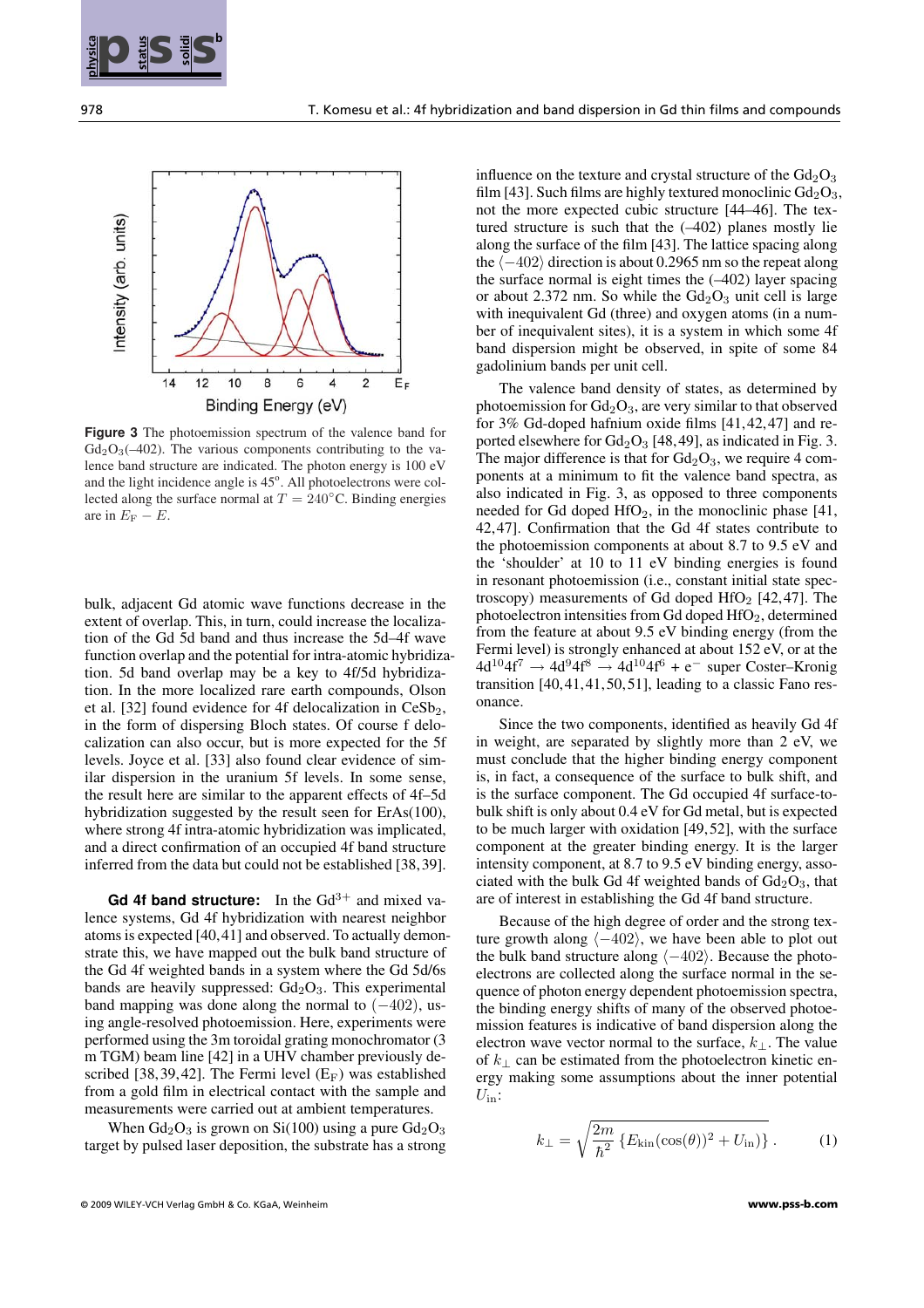E

 $0.5$  $1.0$ 

 $1.5$ 

9.0

9.5 9.7 100

Binding energy (eV)



Photon Energy (eV) **Figure 4** The dispersion of the Gd 4f component of the valence band of gadolinium oxide, with changing photon energy. The critical points are indicated, assuming no inner potential and the pre-

130

 $140$ 

150

120

110

dicted lattice spacing of 23.7 Å. Binding energies are in  $E_F - E$ .

The dispersion of the component we attribute to the Gd 4f dependence level at 9 to 9.5 eV binding energies is summarized in Fig. 4. The dependence on photon energy shows band critical points repetition suggesting periodicity of about  $22 \pm 2\text{\AA}$  perpendicular to the film or along the surface normal, close to the value of  $23\text{\AA}$  as expected from the crystallography.

For a dielectric insulator we would expect that the value of the inner potential to be effectively negligible, as seems to be the case here. We cannot establish that the inner potential is zero, but from our measurements that establishes the critical points for the 19th through to the 23rd Brillouin zone, the inner potential is quite small and is no more than 1–2 eV, at most. Assuming a value of zero for the inner potential, and a lattice constant of  $23.72\text{\AA}$ , the calculated critical points are in good agreement with the experimental band structure, as indicated in Fig. 4.

What seems clear is that not only do we have strong Gd 4f hybridization with the oxygen for  $Gd_2O_3$  and we have a small amount of band dispersion in the band strongly weighted with a Gd 4f contribution for  $Gd_2O_3$ . The band dispersion is small (about 500 meV), but evident nonetheless. The Gd 4f weighted band is placed well away from the Fermi level in the valence band of  $Gd_2O_3$  but still exhibits band structure.

**Summary:** We have mapped out band structure of thin Gd films grown on the Mo (112) surface along the  $\overline{\Gamma}$  –  $\overline{\rm M}$  and the results are largely consistent with previous work [1–4]. Nonetheless, strong deviations from theory are reproduced, and this in turn implicates 4f-5d hybridization. This 4f-5d hybridization appear now not only to occur for the unoccupied band structure  $[4, 5]$  but may exist for the

occupied Gd 4f band structure as well. The hybridization for the unoccupied band structure results from the energy position (overlap) of the d–f bands, which is not so very evident for the occupied bands. In spite of the high index face adopted by  $Gd_2O_3$  thin films on  $Si(100)$ , and the large unit cell of  $Gd<sub>2</sub>O<sub>3</sub>$ ,  $Gd$  4f band structure is nonetheless and perhaps surprisingly apparent for  $Gd_2O_3$ .

This raises some interesting issues that have not yet been successfully addressed in theory. First, how can we account for the observed change in symmetry from  $\Delta_1, \Delta_2$  $(5d_{z^2-r^2}, 6s)$  for unstrained Gd(0001) on W(110) to  $\Delta_5$ ,  $\Delta_6$ at  $\overline{\Gamma}$  [6] and the resulting influence of the slope of the band dispersion. Further, does this change in valence band symmetry indeed imply intra-atomic Gd 4f–5d hybridization? Second, are the Gd 4f levels really shallow core levels, or states with a weak band dispersion?

**Acknowledgements** The authors acknowledge insightful discussions with B. Harmon, Dongqi Li, and A. Petukov. The authors would like to thank Carlo Waldfried for his technical help with some of the measurements. This work was supported by the Office of Naval Research (Grant No. N00014-06-1-0616), the Defense Threat Reduction Agency (Grant No. HDTRA1-07-1-0008 and MIPR 06-2310M), and the Nebraska Research Initiative. This work was undertaken in partial fulfillment of the degree at AFIT by one author (DW). The views expressed in this article are those of the authors and do not reflect the official policy or position of the Air Force, Department of Defense or the U.S. Government. Part of this work was performed at the Synchrotron Radiation Center (SRC) of the UW-Madison, which is supported by NSF Grant #DMR-0537588; the Center of Advance Microstructures and Devices is supported by the Louisiana Board of Regents.

#### **References**

- [1] C. Waldfried, T. McAvoy, D. Welipitiya, P.A. Dowben, and E. Vescovo, Europhys. Lett. 42, 685 (1998).
- [2] C. Waldfried, T. McAvoy, D. Welipitiya, T. Komesu, P.A. Dowben, and E. Vescovo, Phys. Rev. B 58, 7434 (1999).
- [3] Takashi Komesu, C. Waldfried, and P.A. Dowben, Phys. Lett. A 256, 81 (1999).
- [4] I.N. Yakovkin, T. Komesu, and P.A. Dowben, Phys. Rev. B 66, 035406 (2002).
- [5] D.J. Singh, Phys. Rev. B 44, 7451 (1991).
- [6] C. Waldfried, D. N. McIlroy and P.A. Dowben, J. Phys.: Condens. Matter 9, 10615 (1997).
- [7] P.A. Dowben, D.N. McIlroy and Dongqi Li, Handbook on the Physics and Chemistry of Rare Earths, Edited by K.A. Gschneidner and LeRoy Eyring, North Holland Press, vol. 24, chapter 159 (1997) 1-46; Magnetism and Electronic Correlations in Local Moment Systems, Edited by M. Donath, P.A. Dowben and W. Nolting, World Scientific (1998) ISBN 981-02-3538-0.
- [8] V.I. Anisimov, J. Zaanen, and O.K. Andersen, Phys. Rev. B 44, 943 (1991).
- [9] B.N. Harmon, V.P. Antropov, A.I. Liechtenstein, I.V. Solovyev, and V.I. Anisimov, J. Phys. Chem. Solids 56, 1521 (1995).
- [10] D.M. Bylander and L. Kleinman, Phys. Rev. B 50, 1363 (1994).